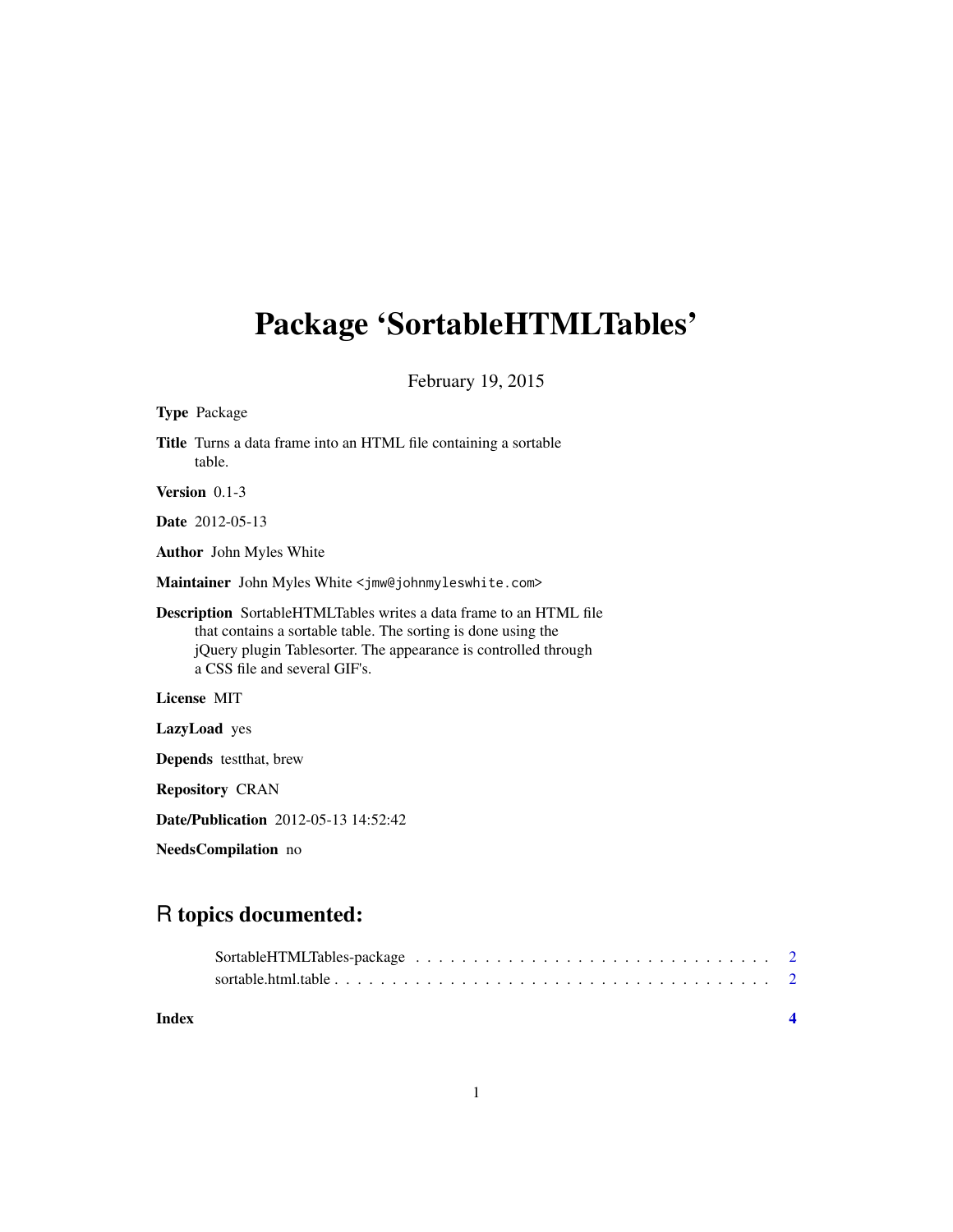<span id="page-1-0"></span>SortableHTMLTables-package

*Turns a data frame into an HTML file containing a sortable table.*

#### Description

SortableHTMLTables writes a data frame to an HTML file that contains a sortable table. The sorting is done using the jQuery plugin Tablesorter. The appearance is controlled through a CSS file and several GIF's.

#### Details

| Package:  | SortableHTMLTables |
|-----------|--------------------|
| Type:     | Package            |
| Version:  | $0.1 - 1$          |
| Date:     | 2010-09-25         |
| License:  | <b>MIT</b>         |
| LazyLoad: | yes                |

#### Examples

```
library('SortableHTMLTables')
df \le- data.frame(X = rnorm(10), Y = runif(10), Z = rcauchy(10))
sortable.html.table(df, 'sample.html')
```
sortable.html.table *Write a data frame as an HTML file containing a sortable table.*

#### Description

sortable.html.table writes a data frame out as an HTML file that is sortable using Javascript. The appearance of the table is controlled through CSS and uses several GIF icons.

#### Usage

```
sortable.html.table(df, output.file, output.directory, page.title)
```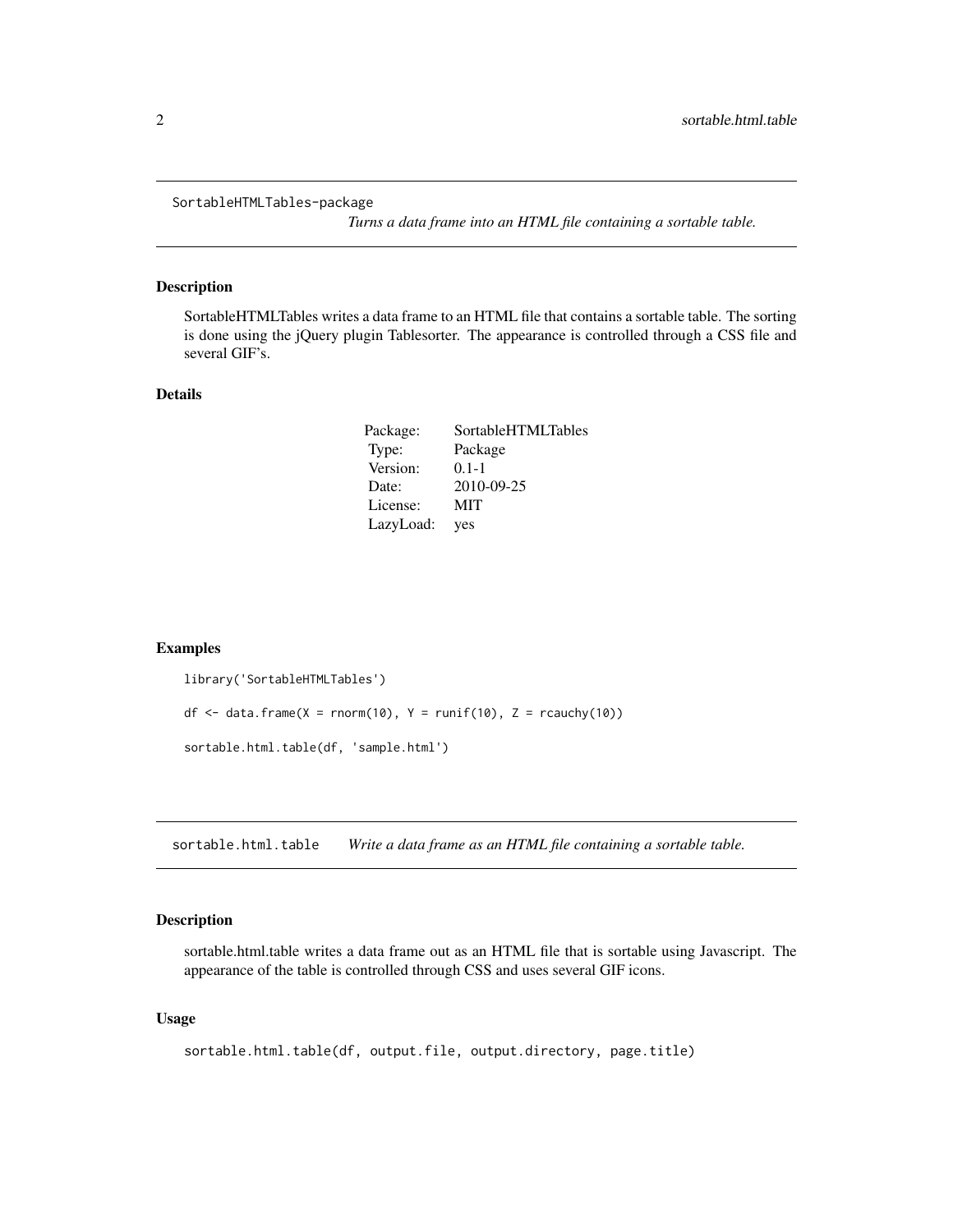#### sortable.html.table 3

#### Arguments

| df               | A data frame that will become a table in the output document.                       |  |
|------------------|-------------------------------------------------------------------------------------|--|
| output.file      | The filename for the HTML document that will be produced.                           |  |
| output.directory |                                                                                     |  |
|                  | The directory in which the HTML document and assets will be stored.                 |  |
| page.title       | The title attribute for the HTML document produced. Defaults to 'Untitled<br>Page'. |  |

#### Value

No return value.

### Examples

```
library('SortableHTMLTables')
```
df  $\le$  data.frame(X = rnorm(10), Y = runif(10), Z = rcauchy(10))

sortable.html.table(df, 'sample.html')